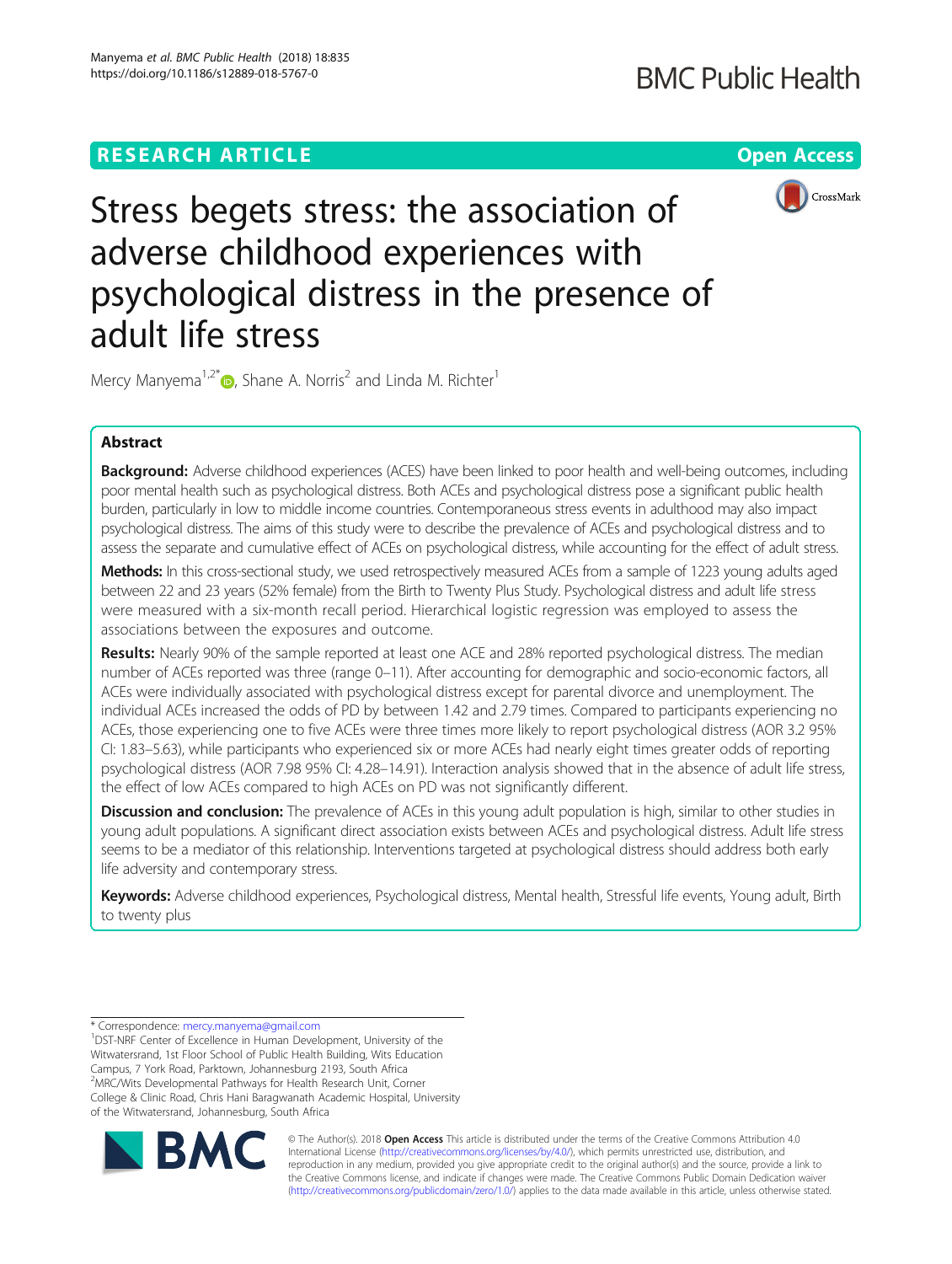# Background

Adverse childhood experiences (ACEs) have been linked to a myriad of poor behavioral and health outcomes. ACEs as defined by the Kaiser-Permanente Study, also known as the ACE Study, include child abuse and neglect and growing up in dysfunctional households characterized by domestic violence, mental illness and incarceration of a household member, parental divorce or separation and household drug or alcohol abuse [[1](#page-10-0)]. An increasing body of evidence points to a consistent link between ACEs and poor mental health in both children and adults. The ACE Study itself showed that the risk of suicide attempts increased two to five-fold with experiencing any ACE and an ACE score of four or more was associated with increased risk of attempted suicide, lifetime depressive disorders and poor mental health in general [[2](#page-10-0)–[4](#page-10-0)]. Strong dose-response relationships between ACEs and depressive symptoms, drug abuse and antisocial behavior as well as psychological distress (PD), perceived well-being and missed days of work have also been demonstrated [[5](#page-11-0), [6](#page-11-0)]. A South African study, though not using the full description of ACEs, found a significant association between childhood emotional neglect and adult depression, alcohol problems and suicidality [\[7\]](#page-11-0).

A high proportion of children from different settings are exposed to ACEs. The ACE study reported a 60% prevalence of at least one ACE and 10% five or more ACEs [[1,](#page-10-0) [8\]](#page-11-0). Nationally representative surveys conducted in England and Wales revealed that 46 and 47% of people, respectively, suffered at least one ACE and 8.3 and 14% respectively experienced four or more ACEs [\[9](#page-11-0), [10](#page-11-0)]. In Brazil, 85% of an adolescent cohort reported experiencing at least one ACE in their lifetime [\[11\]](#page-11-0). According to Jewkes et al., 54.7 and 56.4% of rural South African women and men experience emotional abuse respectively, 41.6 and 39.6% experienced emotional neglect, and 39.1 and 16.7% experienced sexual abuse before the age of 18 [\[7](#page-11-0)].

Mental, neurological and substance use disorders constitute a significant global disease burden, with 10% of global disability-adjusted life years (DALYs) attributed to these disorders in 2010 [\[12](#page-11-0), [13](#page-11-0)]. More than 1.1 billion people worldwide suffered from mental and substance use disorders in 2016 according to the Global Burden of Disease Study, constituting 18.6% of the total non-fatal disease burden [\[14](#page-11-0)]. In the South African Stress and Health (SASH) Study conducted between 2002 and 2004, the lifetime prevalence of major depression was 9.7, and 4.9% for the past year; 9.8 and 4.9% for mood disorders, and 15.8 and 8.1% for anxiety disorders respectively [[15](#page-11-0), [16\]](#page-11-0). Mental health remains neglected in many countries with a large gap existing between the burden caused and resources available to address mental health problems [[17\]](#page-11-0). PD, which is defined as a "state of emotional suffering" characterized by depressive, anxiety

as well as some somatic symptoms, is widely used as a marker of population mental health [[18\]](#page-11-0). Evidence shows that it is positively associated with mental disorders and mental well-being [[19\]](#page-11-0).

The occurrence of stressful life events in adulthood increases the likelihood of experiencing psychological distress, as do race and availability of material resources, according to the SASH Study [\[20](#page-11-0)]. A complex interplay exists between early life stress, socioeconomic status and later life adversity. The stress sensitization theory has been posited as a possible mechanism through which early adversity and stress in later life and poor health are connected. It suggests that repeated stress early in life dysregulates stress response systems and lowers the threshold for reactivity and adaptive responses to subsequent stress. This increases the risk of mental health disorders in later life [[16](#page-11-0), [21\]](#page-11-0). In the same vein, Pearlin et al. put forward the theory of stress proliferation, a process through which stress begets stress, i.e. exposure to serious adversity in childhood increases the risk for later exposure to additional adversities [\[21](#page-11-0), [22](#page-11-0)]. Childhood adversity can result in secondary stressors that cause harmful health consequences either together with or in place of the initial event, with some secondary stressors possibly being other adverse events [[22\]](#page-11-0).

Several other factors have been identified as correlates of poor mental health. The prevalence of major depression and PD has been found to be higher among females than males, among people with lower levels of education and among those aged 40 to 49 years [\[15,](#page-11-0) [23\]](#page-11-0). Increased risk of PD has been reported for unemployed and disabled persons as well as for those experiencing financial difficulties [[23](#page-11-0)–[25\]](#page-11-0). Some evidence suggests that household dysfunction ACEs are linked with the highest risk of mental disorders compared to abuse and neglect [[26](#page-11-0)].

The relationship between ACEs and mental health is of marked public health importance. This association should however be examined in light of the several factors that may influence it, including adult stress and SES. The majority of literature on the epidemiology of ACEs and their impact on mental health come from high-income countries. The objectives of this study were: (1) to describe the prevalence of ACEs and PD in a young adult South African sample, (2) to examine the association between individual ACEs and PD and (3) to assess the cumulative effect of ACEs on PD, while accounting for the effect of adult stress on this relationship.

## Methods

# Data and study population

Data for this cross-sectional study were drawn from the Birth to Twenty Plus (Bt20+) Study. Named the Birth to Ten Study (Bt10) at its inception, the Bt20+ has been following up urban children and tracking their growth,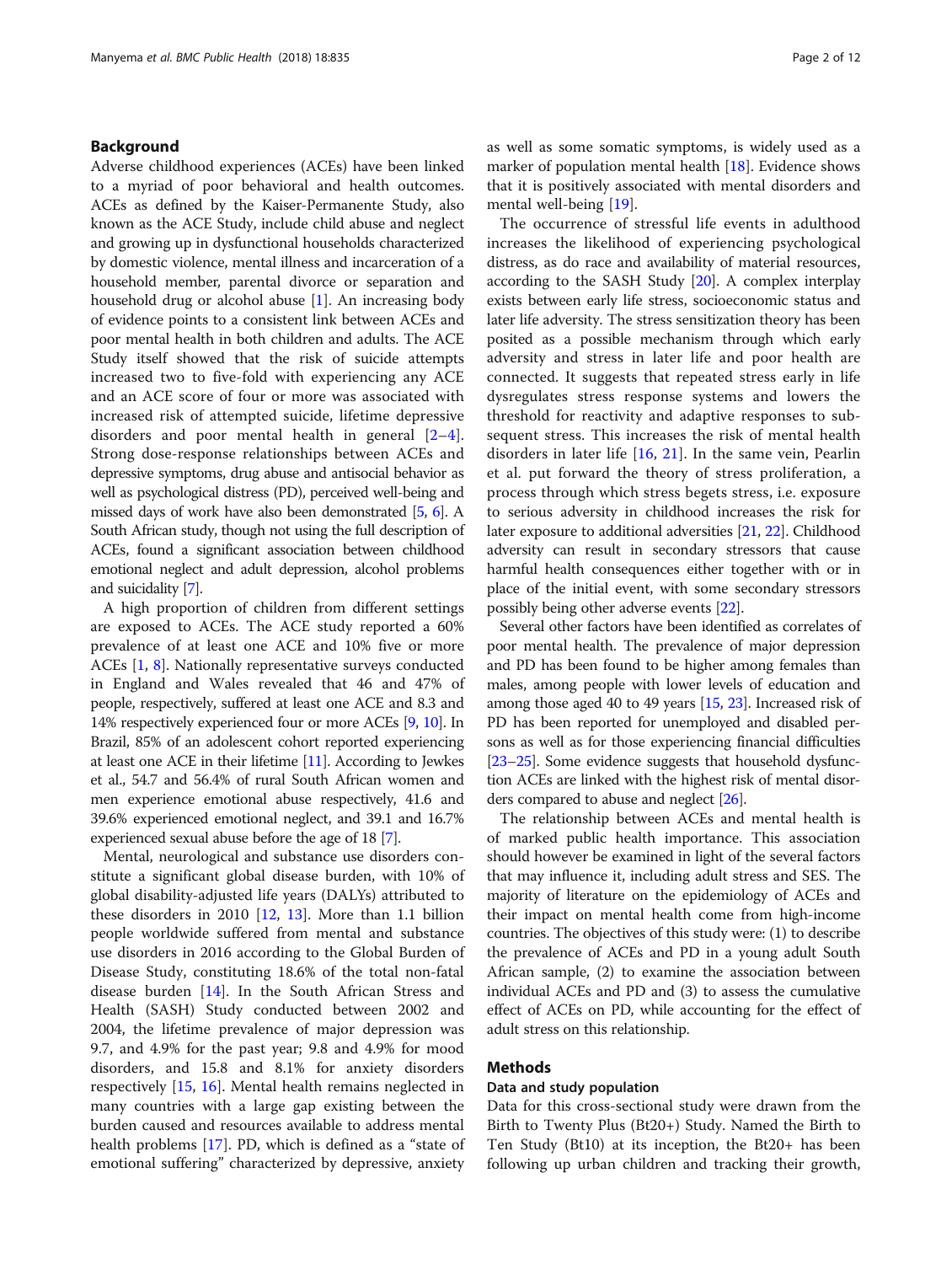health, well-being and educational progress from 1990 to date [[27\]](#page-11-0). The study is based in Soweto, a densely populated suburb in the Greater Johannesburg Metropolitan area in South Africa, with an estimated population of about 1.5 million in 2017 [[27](#page-11-0), [28](#page-11-0)]. In the period between 23 April and 8 June 1990, 3273 singleton children born to women resident in Soweto-Johannesburg during the designated 7-week enrolment period and for a further 6 months post-partum were recruited into the study [\[27,](#page-11-0) [29\]](#page-11-0). More recruitment details are described elsewhere [[27\]](#page-11-0). Of the initial cohort, 1636 were interviewed between 2012 and 2013 when the cohort was aged between 22 and 23 years and data for this analysis were drawn from this data collection wave.

# Measures

#### Psychological distress

The main outcome measure, psychological distress (PD), was assessed using the General Health Questionnaire 28 (GHQ-28), a screening tool developed to test the risk of developing psychiatric disorders [[30\]](#page-11-0). It comprises 28 items arranged in four subscales: somatic symptoms; anxiety/insomnia; social dysfunction, and severe depression. Each item has four possible responses namely Not at all, No more than usual, Rather more than usual, and Much more than usual, coded 0 to 3. The recall period for the GHQ-28 is 6 months. The total score for each participant was computed with a possible score of 21 for each subscale and a global total of 84. In line with literature, a total score of 24 was considered to be the threshold for PD, creating a binary variable for PD [\[30](#page-11-0)]. The four subscales were also analysed separately as count variables. The internal validity of the GHQ-28 was tested using Cronbach's alpha analysis. An alpha coefficient of 0.9013 was obtained for correlation between all the 28 items and values of 0.7649, 0.8541, 0.7608 and 0.8802 were obtained for the somatic, anxiety, social dysfunction depression subscales respectively. All the questionnaire items were therefore retained in the analysis.

## Adverse childhood experiences

Using a questionnaire adapted from the ACE Study Questionnaire [[31\]](#page-11-0), ACEs were retrospectively reported at 22–23 years of age. Data on chronic illness, unemployment and parental death were also collected in addition to the original ten ACEs used in the ACE study, based on recommendations to include some experiences that may be prevalent and relevant in low-income settings [\[32](#page-11-0)]. Additional File [1](#page-10-0) shows the questions used to assess ACEs. A point was allocated to each ACE exposure for which a participant answered yes to one or both questions, i.e. only one point could be allocated to each ACE.

ACEs were analyzed as single variables, or grouped into abuse (emotional, physical and sexual abuse), neglect (emotional and physical neglect) and household dysfunction (parental divorce, parental death, drug abuse in household, mentally ill household member, chronically ill household member, incarcerated household member, witnessing domestic violence and unemployment of caregiver) categories. An ACE score was computed by adding the number of ACEs to which each person was exposed. Three categorical variables were created based on the ACE score:

- 1. A binary variable to indicate the proportion of participants who had experienced at least one ACE before the age of 18 years.
- 2. A variable with five ACE score categories to indicate those who experienced no ACEs, one, two, three and four or more ACEs, to allow comparability with similar studies [\[1](#page-10-0)].
- 3. A variable was created to broadly divide the ACE score into three categories: no ACEs (score of 0), lower level of ACEs (score 1 to 5) and higher level of ACEs (score 6 to 13).

These three variations of the ACE score were created to gain a better understanding of the cumulative effect of ACEs on mental well-being, as well as to have results comparable to similar studies.

# Stressful life events in adulthood

Data were collected on the participants' experience of stressful life events during the preceding 6 months. Participants at age 22–23 years completed a questionnaire asking if the following had happened: injury of a household member due to violence, family member was a victim of crime, witnessing a violent crime, illness of a close family member, death of a close family member, living with someone with a serious disability in the family, drug or alcohol abuse in the household, fighting with or alienation from a close family member or neighbour, and incarceration of a family member. With each item assigned one point, a score of stressful life events experienced was computed and a categorical variable created with three categories: no experience (0), low levels (score of 1 to 3) and high levels of adult stress (score of 4 or more).

#### Socioeconomic and demographic factors

Previous work done on the Bt20+ data suggests that a wealth index is useful in adjusting regression models for SES [[33\]](#page-11-0). At 22–23 years of age, participants were asked questions regarding ownership of thirteen household assets: television, car, washing machine, fridge, phone, radio, microwave, cell phone, DVD/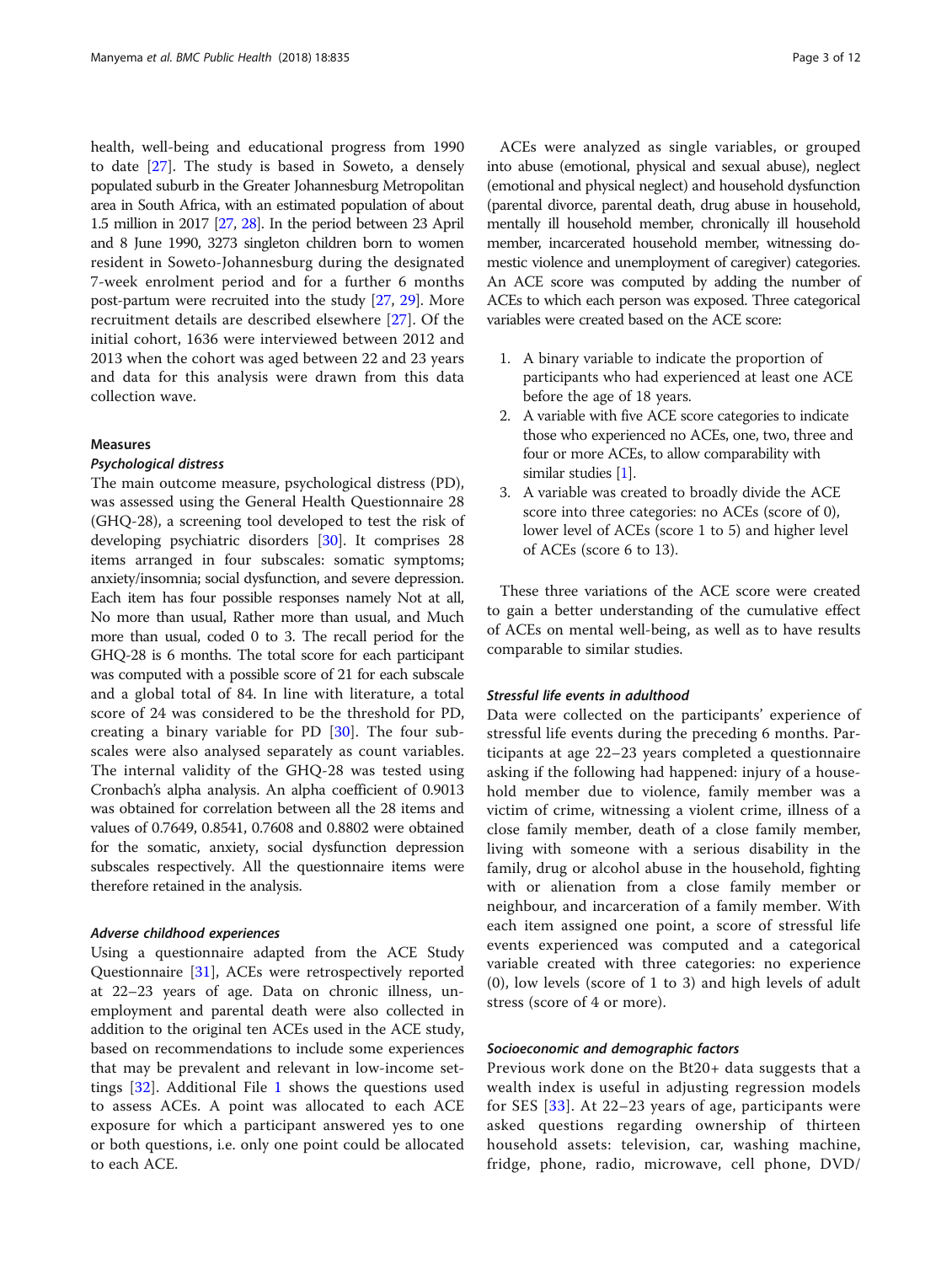Video player, DSTV (satellite television), computer, internet and medical aid /medical insurance. We assessed SES using a summative wealth index based on this list of assets. SES was analysed as a continuous variable with scores ranging between 1 and 13. The scores were normally distributed with the mean very close in value to the median.

The questionnaire also collected data on gender, age, current marital status, graduation from high school or completing matric, and current employment status.

# Statistical analysis

## Descriptive statistics

Prevalence of ACEs and demographic characteristics were described by the presence or absence of PD, and chi-square and analysis of variance (ANOVA) tests used to test for significant differences between them. The Kruskal-Wallis test was used to assess the difference in the reporting of subscale symptoms among those reporting at least one ACE compared to those with no ACE. The distribution of the ACEs grouped into abuse, neglect and household dysfunction is also described.

## Logistic regression: Effects of individual ACEs on PD

Logistic regression was used to determine the unadjusted and adjusted association between ACEs and PD as follows:

- a) The association between each individual ACE and PD was tested in univariate analysis as well as adjusted for demographic, SES and adult stress factors
- b) A model was created that included all individual ACE variables and the demographic factors to assess for overlapping effects between the ACES.
- c) Negative binomial regression was used to test for associations between ACEs and the different GHQ subscales and adult life stress.
- d) The association between ACEs and adult life stress were also tested in univariate and multivariate analysis

## Hierarchical logistic regression

- a) We used hierarchical regression to test the association between the cumulative ACE score variables and PD in order to assess the direct relationship, the potential multiple pathways linking them as well the cumulative effects of not only ACEs but also adult stressful life events. In step 1, we adjusted for demographic variables of age, gender and marital status. The second step added household SES, current employment and completion of high school. The adult life stress variable was added in the third step of the hierarchical regression.
- b) An interaction term between ACEs and adult life stress was also tested in separate models, the term being added to the model in the third step. Figure 1 shows the conceptual framework used in the hierarchical analysis.

The framework hypothesizes a direct association between ACEs and PD independent of other factors. However, ACEs may act through SES and adult stress to impact mental well-being. SES factors themselves may also have an effect on adult stress. Demographic factors, not shown in the framework are potential confounders that may be associated with both ACEs and PD.

# Missing data

We performed descriptive statistics on participants with missing ACE and PD data to check if there were any significant differences in demographic characteristics.

# Results

## Descriptive analysis

Table [1](#page-4-0) presents the demographic characteristics of the sample and the prevalence of ACEs and PD.

The sample comprised 1223 participants with complete ACE data of whom 51% were women and 49% men. Nearly 90% of the sample reported experiencing at least

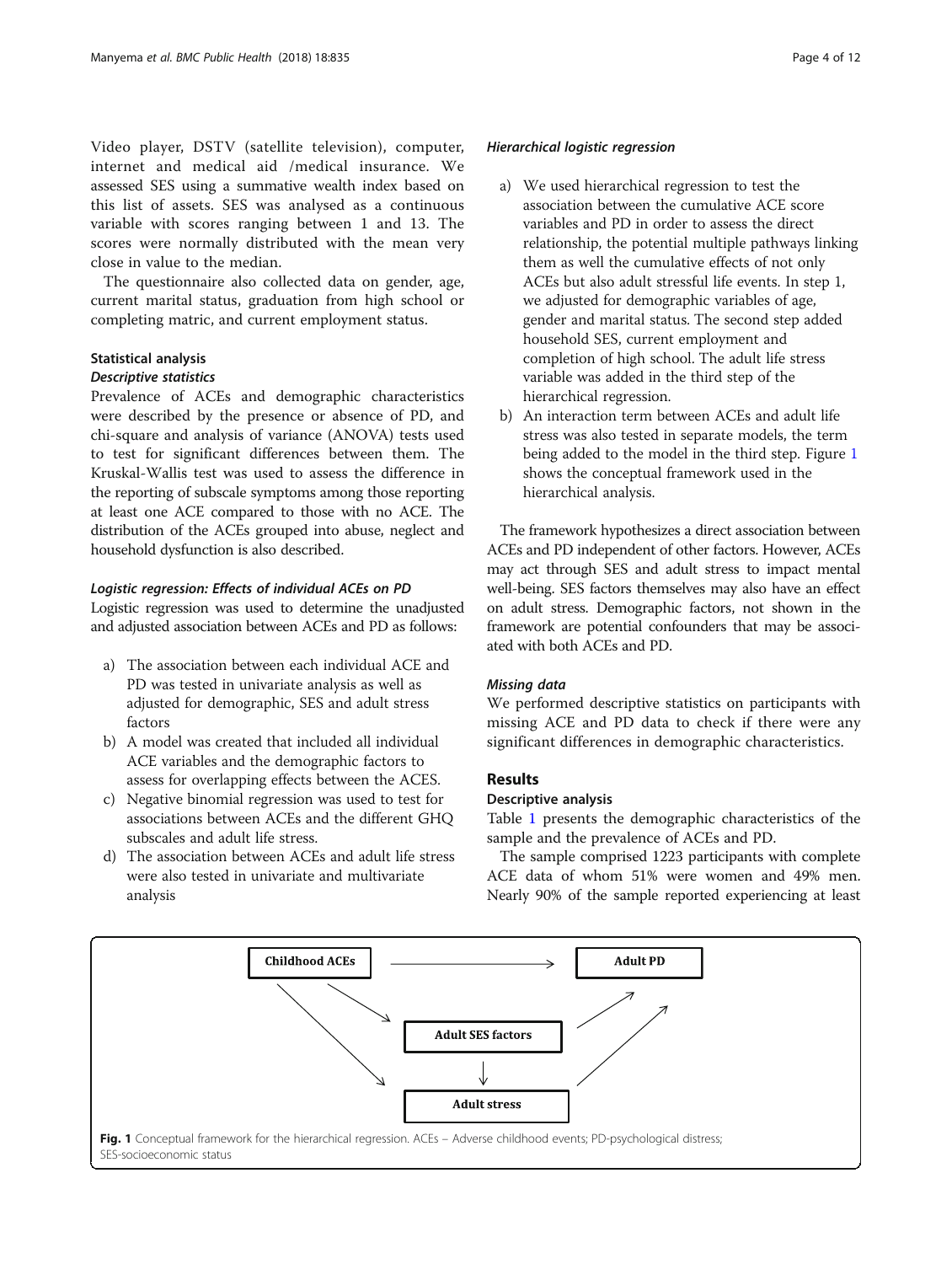<span id="page-4-0"></span>Table 1 Prevalence of ACEs and demographic characteristics of the sample

| Variable                    | PD No n (%) | PD Yes n (%)             | Total N (%) | <i>p</i> -value |
|-----------------------------|-------------|--------------------------|-------------|-----------------|
| Cumulative ACE Variables    |             |                          |             |                 |
| Any ACE                     |             |                          |             |                 |
| No                          | 131 (15)    | 16(5)                    | 147 (13)    |                 |
| Yes                         | 735 (85)    | 308 (95)                 | 1043 (87)   | < 0.001         |
| ACE score categories        |             |                          |             |                 |
| None (0 ACEs)               | 131 (15)    | 16(5)                    | 147 (13)    |                 |
| 1 ACE                       | 180 (21)    | 55 (17)                  | 235 (20)    |                 |
| 2 ACEs                      | 161 (19)    | 51 (16)                  | 212 (18)    |                 |
| 3 ACEs                      | 137 (16)    | 44 (14)                  | 181 (15)    |                 |
| 4 or more ACEs              | 257 (30)    | 158 (49)                 | 415 (35)    | < 0.001         |
| Level of ACEs               |             |                          |             |                 |
| None (0 ACEs)               | 131 (15)    | 16(5)                    | 147 (12)    |                 |
| Low $(1 to 5)$              | 640 (74)    | 228 (70)                 | 868 (73)    |                 |
| High (6 or more)            | 95 (11)     | 80 (25)                  | 175 (15)    | < 0.001         |
| Abuse                       |             |                          |             |                 |
| No                          | 731 (69)    | 220 (53)                 | 951 (64)    |                 |
| Yes                         | 328 (31)    | 196 (47)                 | 524 (36)    | < 0.001         |
| Neglect                     |             |                          |             |                 |
| No                          | 812 (74)    | 217 (50)                 | 1029 (67)   |                 |
| Yes                         | 282 (26)    | 214 (50)                 | 496 (33)    | < 0.001         |
| Household dysfunction       |             |                          |             |                 |
| No                          | 169 (16)    | 29(7)                    | 198 (13)    |                 |
| Yes                         | 892 (84)    | 400 (93)                 | 1292 (87)   | < 0.001         |
|                             |             | Individual ACE Variables |             |                 |
| Emotional abuse             |             |                          |             |                 |
| No                          | 812 (74)    | 256 (59)                 | 1068 (70)   |                 |
| Yes                         | 282 (26)    | 175 (41)                 | 457 (30)    | < 0.001         |
| Sexual abuse                |             |                          |             |                 |
| No                          | 1032 (97)   | 385 (93)                 | 1417 (96)   |                 |
| Yes                         | 31(3)       | 27(7)                    | 58 (4)      | 0.001           |
| Physical abuse              |             |                          |             |                 |
| No                          | 997 (94)    | 369 (89)                 | 1366 (92)   |                 |
| Yes                         | 68 (6)      | 44 (11)                  | 112(8)      | 0.005           |
| Emotional neglect           |             |                          |             |                 |
| No                          | 861 (78)    | 235 (54)                 | 1096 (72)   |                 |
| Yes                         | 236 (22)    | 197 (46)                 | 433 (28)    | < 0.001         |
| Physical neglect            |             |                          |             |                 |
| No                          | 992 (91)    | 355 (82)                 | 1347 (88)   |                 |
| Yes                         | 101(9)      | 77 (18)                  | 178 (12)    | < 0.001         |
| Domestic violence           |             |                          |             |                 |
| No                          | 977 (90)    | 346 (80)                 | 1323 (87)   |                 |
| Yes                         | 114 (10)    | 84 (20)                  | 198 (13)    | < 0.001         |
| Parental divorce/separation |             |                          |             |                 |
| No                          | 534 (57)    | 179 (51)                 | 713 (55)    |                 |
| Yes                         | 401 (43)    | 174 (49)                 | 575 (45)    | 0.039           |
|                             |             |                          |             |                 |

Table 1 Prevalence of ACEs and demographic characteristics of the sample (Continued)

| Variable                                  | PD No n (%)  | PD Yes n (%)   | Total N (%)    | $p$ -value |
|-------------------------------------------|--------------|----------------|----------------|------------|
| Parental death                            |              |                |                |            |
| No                                        | 794 (73)     | 305 (70)       | 1099 (72)      |            |
| Yes                                       | 301(27)      | 128 (30)       | 429 (28)       | 0.417      |
| Substance abuse                           |              |                |                |            |
| No                                        | 836 (76)     | 278 (64)       | 1114 (73)      |            |
| Yes                                       | 264 (24)     | 155 (36)       | 419 (27)       | < 0.001    |
| Mental illness                            |              |                |                |            |
| No                                        | 1003 (91)    | 345 (80)       | 1348 (88)      |            |
| Yes                                       | 96 (9)       | 88 (20)        | 184 (12)       | < 0.001    |
| Imprisonment                              |              |                |                |            |
| No                                        | 852 (78)     | 325 (75)       | 1177 (77)      |            |
| Yes                                       | 246 (22)     | 108 (25)       | 354 (23)       | 0.289      |
| Chronic illness                           |              |                |                |            |
| No                                        | 837 (76)     | 292 (68)       | 1129 (74)      |            |
| Yes                                       | 259 (24)     | 140 (32)       | 399 (26)       | < 0.001    |
| Unemployment                              |              |                |                |            |
| No                                        | 644 (59)     | 222 (51)       | 866 (57)       |            |
| Yes                                       | 456 (41)     | 211 (49)       | 667 (43)       | 0.010      |
| Age                                       | 23 (SD 0.6)  | 23 (SD 0.6)    | 23 (SD 0.6)    | 0.494      |
| Marital status                            |              |                |                |            |
| Single                                    | 538 (49)     | 228 (52)       | 766 (50)       |            |
| Marital relationship                      | 567 (51)     | 207 (48)       | 774 (50)       | 0.188      |
| Gender                                    |              |                |                |            |
| Male                                      | 594 (54)     | 150 (34)       | 744 (48)       |            |
| Female                                    | 516 (46)     | 288 (66)       | 804 (52)       | < 0.001    |
| SES                                       | 9.4 (SD 2.3) | $8.9$ (SD 2.3) | $9.3$ (SD 2.2) | 0.002      |
| Secondary school graduation               |              |                |                |            |
| No                                        | 414 (38)     | 185 (43)       | 599 (39)       |            |
| Yes                                       | 680 (62)     | 247 (57)       | 927 (61)       | 0.073      |
| Currently employed                        |              |                |                |            |
| No                                        | 450 (47)     | 219 (57)       | 669 (50)       |            |
| Yes                                       | 503 (53)     | 166 (43)       | 669 (50)       | 0.001      |
| Stressful life events (previous 6 months) |              |                |                |            |
| No                                        | 352 (33)     | 85 (20)        | 437 (29)       |            |
| Low                                       | 619 (58)     | 254 (61)       | 873 (59)       |            |
| High                                      | 99 (9)       | 77 (19)        | 176 (12)       | < 0.001    |

one ACE, 35% experienced at least four and 15% experienced at least six ACEs. The most frequently reported ACEs were parental divorce or separation and parental unemployment (45 and 43% respectively), while the least frequently reported were sexual abuse (4%) and physical abuse (8%). Over a third of the participants reported experiencing some form of abuse, 33% reported experiencing physical or emotional neglect and over 90% reported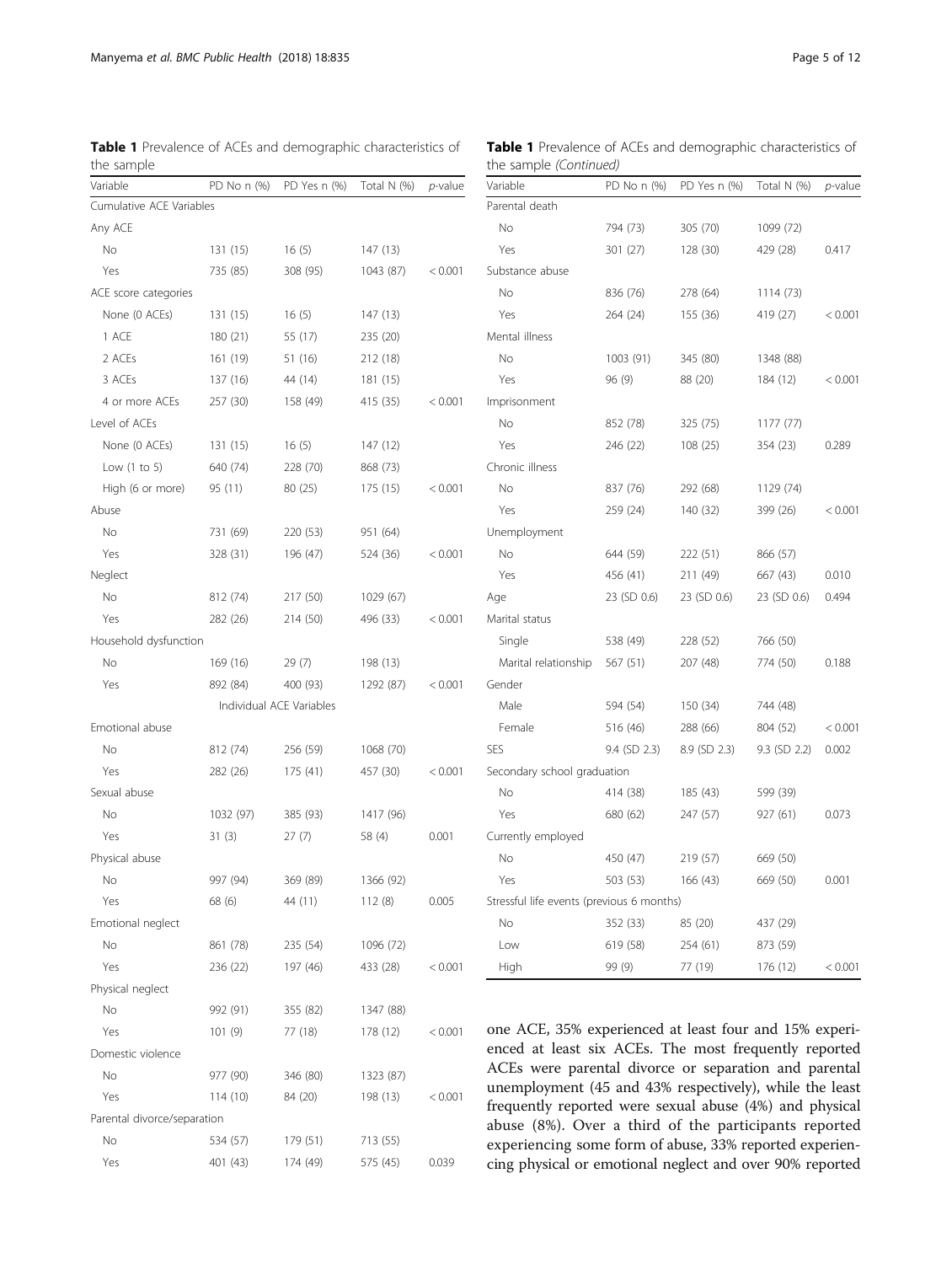household dysfunction. The proportion of participants with PD was 28%, with 66% of these being women. Approximately 50% of those who had PD reported experiencing at least four ACEs, compared to 30% of those who had no PD, and 25% reported six or more ACEs, compared to 11% of those who did not have PD. Of the demographic factors, there was no significant difference in education and marital status between those who reported PD and those who did not.

# Missing data

Nearly 2% of males and 1.3% of females did not have complete data for both ACEs and PD. Twenty-one percent of males and 23% of the females did not have complete ACE data, while 1.6 and 2.4% did not have complete PD data respectively and were thus (by default) not included in the regression models.

#### Reporting of individual GHQ subscales

Presented in Additional File [2](#page-10-0) are histograms that show the number of participants reporting each of the four different GHQ subscales in relation to their experience of at least one ACE. The median scores for the somatic, anxiety/insomnia, dysfunction and depression subscales were 4 (range 0–19), 4 (range 0–21), 6 (range 0–21) and 0 (range 0–21) respectively. The median scores for the subscales for participants experiencing at least one ACE compared to no ACEs were: 4 and 2 for somatic, 4 and 2 for anxiety/insomnia, 6 and 5.5 for dysfunction and 1 and 0 for depression respectively. The Kruskal-Wallis analysis showed that there was a significant difference in reporting somatic, anxiety/insomnia and depression symptoms between those who experienced at least one ACE and those who experienced no ACEs ( $p$ -value < 0.05 for all three).

#### Regression analyses

# Effects of ACEs on adult life stress

Additional File [3](#page-10-0) shows the separate and cumulative effects of ACEs on adult life stress. Compared to those who experienced no ACEs and low levels of ACEs, participants who reported high ACE levels had nearly twelve times greater odds of experiencing high levels of adult stress. All the demographic factors were not significantly associated with the experience of adult life stress. Parental death and sexual abuse were not significantly associated with adult life stress both in unadjusted and adjusted models.

## Separate effects of ACEs on PD

The separate effects of ACEs on PD are presented in Table [2.](#page-6-0) Parental death and incarceration of household member were not associated with PD. After adjusting for demographic factors, parental divorce/separation and

parental unemployment become statistically non-significant, pointing to possible confounding and/or mediation. In the model including all individual ACEs, the neglect ACEs and living with mental illness in the household remained statistically significantly increased the odds of PD, together with marital status, gender and adult life stress. Gender remained associated with PD in all adjusted models, with no evidence of reduction of effect size.

## Association between ACEs and the separate PD subscales

The associations between the individual subscales and PD are shown in Additional File [4.](#page-10-0) The social dysfunction subscale was not statistically significantly associated with any of the cumulative ACE score variables, except experiencing at least six ACEs which was significant only in the univariate analysis. Of the demographic variables, household stress and gender significantly increased the relative risk of a high score in all four subscales. The depression subscale generally showed greater effect sizes compared to the other three subscales. A dose-response relationship is apparent in the three subscales that achieved statistical significance.

#### Hierarchical logistic regression

Table [3](#page-8-0) shows the adjusted hierarchical regression analyses for the relationship between ACEs and PD, with the ACE score variable depicting three levels of ACEs: no ACEs, low level of ACES (1 to 5) and high level of ACEs (6 or more). Additional File [5](#page-10-0) presents the same analyses using the binary ACE score variable.

The full regression models for the two ACE score exposures achieved significance. The likelihood ratio chi-square statistic showed statistically significant improvement between the null model and tested model after each step in the hierarchical modelling. The effect of ACEs remained statistically significant even after adjusting for demographic, SES and adult life events stress factors. A dose-response association is noted between the ACE score and PD. The addition of the demographic and SES factors increased the effect size of the ACE score to levels higher than the unadjusted values, but adult stress brought the ORs down in all the three full models to levels lower than or similar to unadjusted. Being married was not associated with PD in the unadjusted model but was significant when entered into the model with gender. The effect size of gender on PD increased at each subsequent level of the model.

In the models with the interaction terms, it is apparent that high levels of adult life stress increase the likelihood of PD by over 20 times compared to no stress, in the absence of ACEs, while low levels of stress have a statistically non-significant association. Having experienced at least one ACE was significantly associated with PD even in the absence of adult life event stress (AOR 2.74, 95%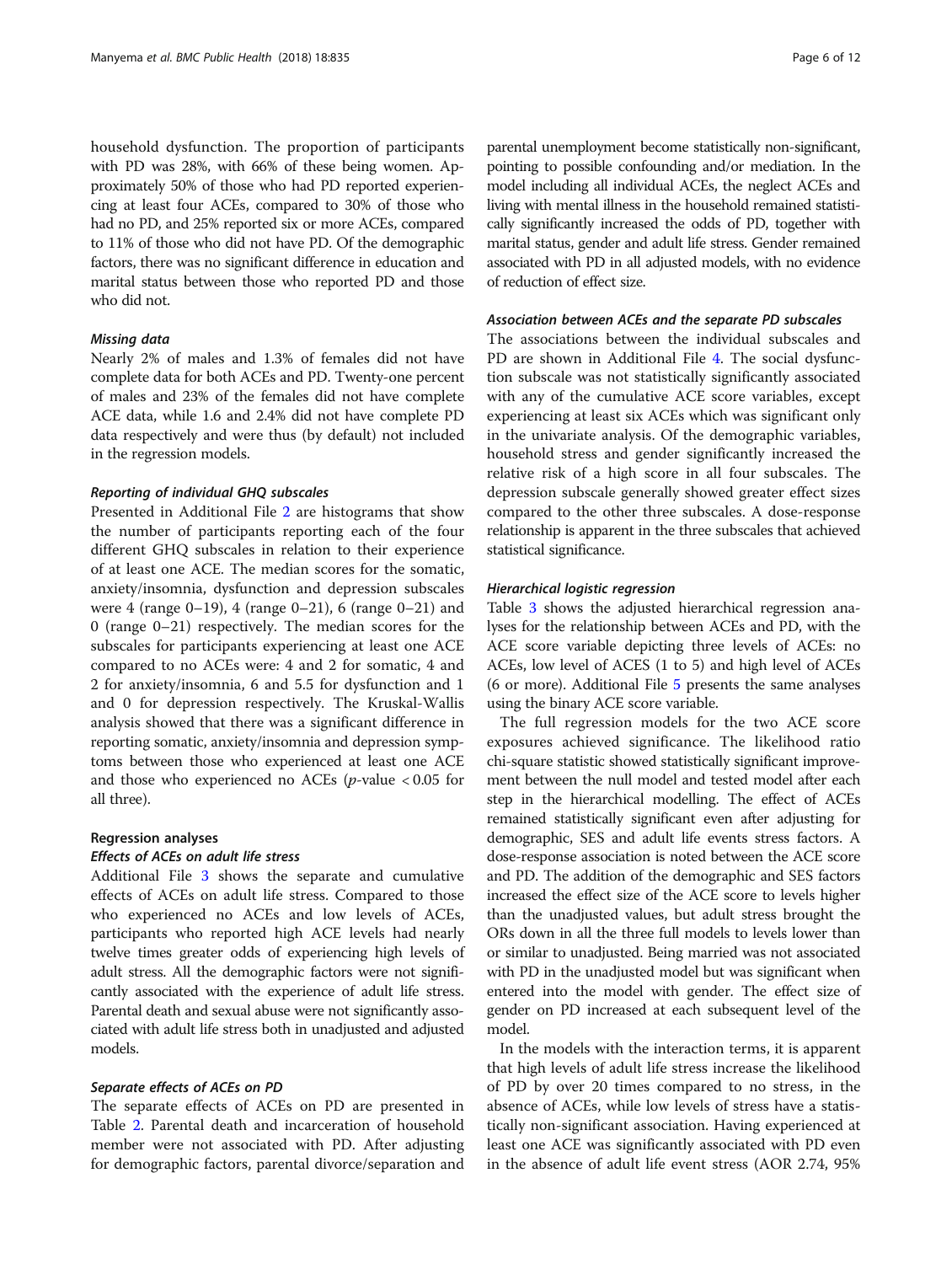# <span id="page-6-0"></span>Table 2 Effects of individual ACEs on PD

| Variable                    | Crude OR (95% CI)   | Adjusted OR (95% CI) Individual ACEs <sup>1</sup> | Adjusted OR (95% CI) All individual ACEs in combined model <sup>2</sup> |
|-----------------------------|---------------------|---------------------------------------------------|-------------------------------------------------------------------------|
| Emotional abuse             |                     |                                                   |                                                                         |
| No                          | Ref                 | Ref                                               | Ref                                                                     |
| Yes                         | $1.96(1.56 - 2.49)$ | 1.93 (1.46-2.55)                                  | $1.10(0.75 - 1.63)$                                                     |
| Sexual abuse                |                     |                                                   |                                                                         |
| No                          | Ref                 | Ref                                               | Ref                                                                     |
| Yes                         | $2.33(1.38-3.96)$   | 2.26 (1.20-4.25)                                  | $1.78(0.86 - 3.66)$                                                     |
| Physical abuse              |                     |                                                   |                                                                         |
| No                          | Ref                 | Ref                                               | Ref                                                                     |
| Yes                         | $1.75(1.17-2.60)$   | 1.87 (1.20-2.93)                                  | $1.14(0.67 - 1.94)$                                                     |
| Emotional neglect           |                     |                                                   |                                                                         |
| No                          | Ref                 | Ref                                               | Ref                                                                     |
| Yes                         | $3.05(2.41 - 3.88)$ | 2.79 (2.10-3.70)                                  | 1.99 (1.34-2.93)                                                        |
| Physical neglect            |                     |                                                   |                                                                         |
| No                          | Ref                 | Ref                                               | Ref                                                                     |
| Yes                         | $2.13(1.55-2.93)$   | 2.24 (1.52-3.31)                                  | $1.64(1.00-2.69)$                                                       |
| Domestic violence           |                     |                                                   |                                                                         |
| No                          | Ref                 | Ref                                               | Ref                                                                     |
| Yes                         | $2.08(1.53 - 2.83)$ | $1.91(1.35 - 2.72)$                               | 1.22 (0.78-1.90)                                                        |
| Parental divorce/separation |                     |                                                   |                                                                         |
| No                          | Ref                 | Ref                                               | Ref                                                                     |
| Yes                         | $1.29(1.01-1.65)$   | $1.13(0.85 - 1.51)$                               | $0.96(0.70 - 1.31)$                                                     |
| Parental death              |                     |                                                   |                                                                         |
| No                          | Ref                 | Ref                                               | Ref                                                                     |
| Yes                         | $1.11(0.87 - 1.41)$ | $1.26(0.95 - 1.67)$                               | $1.15(0.81 - 1.62)$                                                     |
| Substance abuse             |                     |                                                   |                                                                         |
| No                          | Ref                 | Ref                                               | Ref                                                                     |
| Yes                         | $1.77(1.39-2.25)$   | $1.63(1.22 - 2.17)$                               | $1.24(0.86 - 1.80)$                                                     |
| Mental illness              |                     |                                                   |                                                                         |
| No                          | Ref                 | Ref                                               | Ref                                                                     |
| Yes                         | $2.66(1.95 - 3.65)$ | 2.72 (1.89-3.91)                                  | $2.25(1.45-3.51)$                                                       |
| Incarceration               |                     |                                                   |                                                                         |
| No                          | Ref                 | Ref                                               | Ref                                                                     |
| Yes                         | 1.15 (0.89-1.98)    | 1.12 (0.83-1.52)                                  | $0.79$ $(0.54 - 1.16)$                                                  |
| Chronic illness             |                     |                                                   |                                                                         |
| No                          | Ref                 | Ref                                               | Ref                                                                     |
| Yes                         | $1.55(1.21-1.98)$   | 1.42 (1.07-1.89)                                  | $1.07(0.75 - 1.52)$                                                     |
| Unemployment                |                     |                                                   |                                                                         |
| No                          | Ref                 | Ref                                               | Ref                                                                     |
| Yes                         | $1.34(1.07-1.68)$   | $1.16(0.89 - 1.51)$                               | $0.82$ $(0.59 - 1.15)$                                                  |
| Marital status              |                     |                                                   |                                                                         |
| Single                      | Ref                 |                                                   | Ref                                                                     |
| Relationship                | $0.86$ (0.69-1.08)  |                                                   | $0.64(0.50 - 0.87)$                                                     |
| Gender                      |                     |                                                   |                                                                         |
| Male                        | Ref                 |                                                   | Ref                                                                     |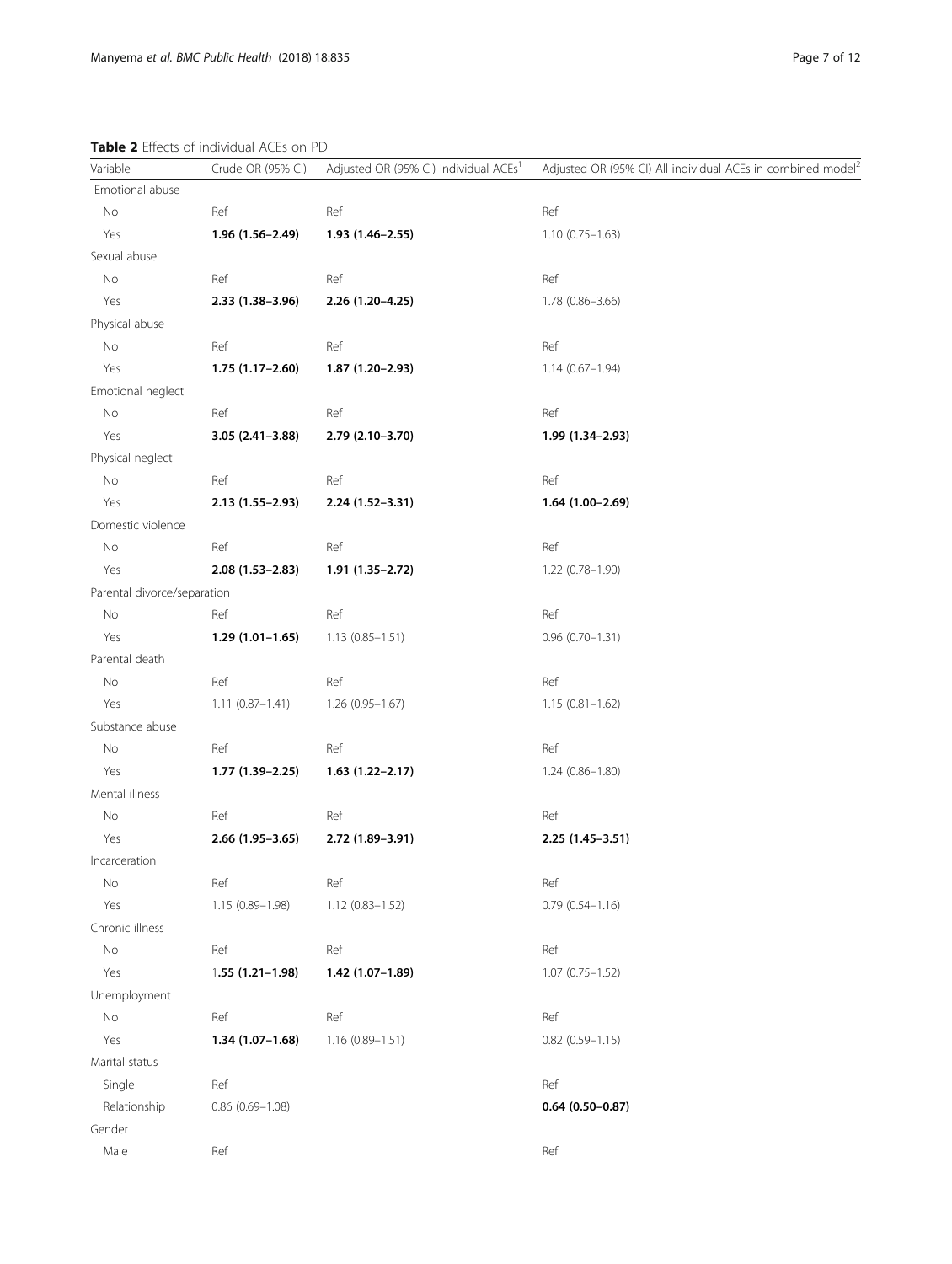Table 2 Effects of individual ACEs on PD (Continued)

| Variable           | Crude OR (95% CI)   | Adjusted OR (95% CI) Individual ACEs <sup>1</sup> | Adjusted OR (95% CI) All individual ACEs in combined model <sup>2</sup> |  |
|--------------------|---------------------|---------------------------------------------------|-------------------------------------------------------------------------|--|
| Female             | $2.21(1.76-2.78)$   |                                                   | $2.73(1.98 - 3.77)$                                                     |  |
| <b>SES</b>         | $0.91(0.87 - 0.96)$ |                                                   | $0.90(0.84 - 0.97)$                                                     |  |
| Completed matric   |                     |                                                   |                                                                         |  |
| No                 | Ref                 |                                                   | Ref                                                                     |  |
| Yes                | $0.81(0.65 - 1.02)$ |                                                   | $0.84(0.60 - 1.18)$                                                     |  |
| Currently employed |                     |                                                   |                                                                         |  |
| No.                | Ref                 |                                                   | Ref                                                                     |  |
| Yes                | $0.68(0.53 - 0.86)$ |                                                   | $0.79(0.58 - 1.08)$                                                     |  |
| Stressful events   |                     |                                                   |                                                                         |  |
| No                 | Ref                 |                                                   | Ref                                                                     |  |
| Low                | 1.70 (1.28-2.24)    |                                                   | $1.67(1.14 - 2.45)$                                                     |  |
| High               | 3.22 (2.20-4.71)    |                                                   | $1.80(1.05 - 3.08)$                                                     |  |

In unadjusted and adjusted analysis: **bold** =  $p < 0.05$ ; <sup>1</sup> Each individual ACE entered as an exposure adjusted for demographic factors; all demographic factors except completing high school were significant at p < 0.05; <sup>2</sup>All individual ACEs placed in one multivariate model, also adjusted for demographic factors

CI 1.03–7.36). When the three category ACE score variable was used as the main exposure in Table [3](#page-8-0), high levels of ACEs in the absence of adult stress increased the odds of PD by nearly 8 times. A closer look at the interaction terms shows that there was no significant difference in the effect of the level of ACEs on PD in the presence of low stress, i.e. the impact of one to five ACEs as well as experiencing six or more ACEs on PD did not differ significantly between those with low stress compared to those with no adult stress. However, both low and high levels of ACEs had a significantly different effect in individuals with high adult stress compared to those with no adult stress.

# **Discussion**

In this sample of young South African adults, 87% reported at least one ACE and 35% reported four or more ACEs. Nearly a third of the population reported signs of PD, of which 66% were women. Individual ACEs increased the odds of reporting PD by between 1.42 (chronic illness) and 2.79 (emotional neglect) times, after adjusting for demographic variables. Including all the ACEs in one model attenuated the effect of most ACEs except emotional and physical neglect and mental illness in the household. A significant direct association was observed between ACEs and PD, and a dose-response effect was apparent. A significant dose-response association was observed between ACE levels and adult stress levels with participants who reported experiencing six or more ACEs being 11 times more likely to experience high levels of adult stress (AOR 11.22; 95% CI 7.1–17.8) compared to those who reported zero and one to five ACEs.

Our ACE prevalence levels are similar to those of the Kaiser-Permanente ACE study where over 60% of the population had experienced at least one ACE [\[1\]](#page-10-0). However

they are more consistent with a later study that used an expanded version of the ACE list and found that over 80% of the participants reported at least one ACE [\[34](#page-11-0)]. Although the additional ACEs included in our analysis: parental death, parental unemployment and chronic illness in the household were among the most prevalent, their effect became non-significant in the model combining all individual ACEs. This may mean that their effect is manifest through other ACEs or that they act as moderating factors. As ACE research is widely used to advocate for the protection of and greater investment in the early childhood years, it is important for the ACE indices to be broadly focused in order to capture a diversity of experiences that may impact life-long health and wellbeing [\[32](#page-11-0), [34](#page-11-0)].

The higher prevalence of PD among women compared to men is consistent with results from others studies [\[16,](#page-11-0) [35](#page-11-0)], although some studies have found no gender differentials in the prevalence of poor mental health [\[6\]](#page-11-0). Compared to men, women who experienced at least one ACE were two and half times more likely to report PD, an effect that increased with the inclusion of SES and adult stress in the model. Greater odds of women having PD given the experience of ACEs compared to men have been reported in other studies, including in South Africa [[36](#page-11-0), [37](#page-11-0)].

The effect of most single ACEs on PD attenuated and became statistically not significant after accounting for other ACEs and demographic and SES factors. These results imply that the effect of some ACEs may only manifest through other exposures and that ACEs often co-occur and are highly interrelated. In this sample, physical and emotional neglect and mental illness in the household seem to be the most foreboding individual ACE exposures impacting mental well-being independently of other ACEs, adult stress, SES and demographic factors. A dose-response effect was observed between the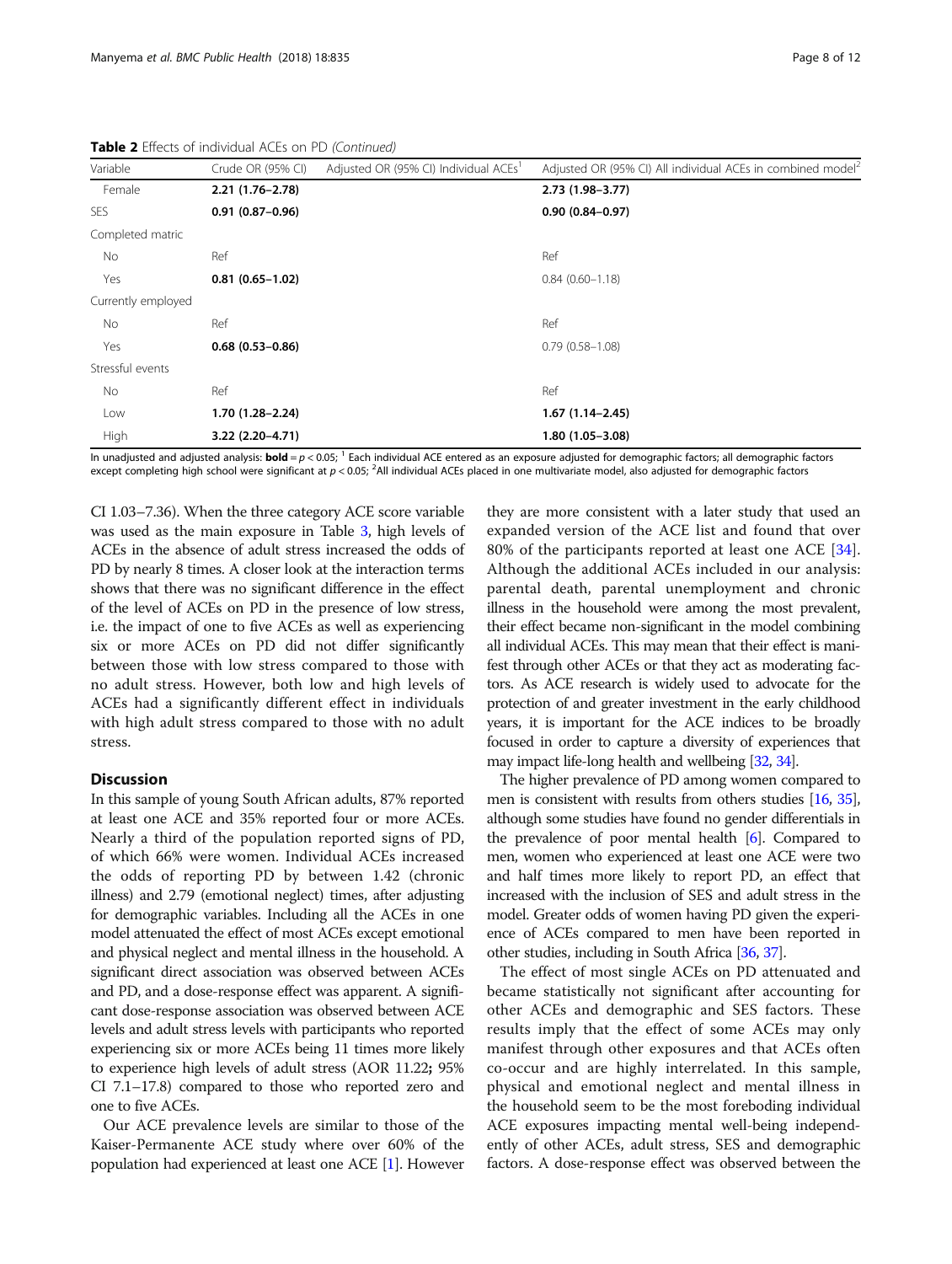|                                  | Model 1             | Model 2             | Model 3             | Model 4 (with interaction) |
|----------------------------------|---------------------|---------------------|---------------------|----------------------------|
| Chi <sup>2</sup> $\Delta$        | $103.3^a$           | 110.0               | 123.3               | 129.6                      |
| Level of ACEs                    |                     |                     |                     |                            |
| None (0 ACEs)                    | Ref                 | Ref                 | Ref                 | Ref                        |
| Low $(1 to 5)$                   | 3.21 (1.83-5.63)    | $3.48(1.81 - 6.67)$ | 2.97 (1.53-5.72)    | 2.49 (0.92-6.72)           |
| High (6 or more)                 | 7.98 (4.28-14.91)   | 8.57 (4.19-17.53)   | $6.54(3.14-13.63)$  | 7.67 (1.90-30.94)          |
| Level of ACEs                    |                     |                     |                     |                            |
| No stressful life events#No ACEs |                     |                     |                     | Ref                        |
| Low stress#Low ACES              |                     |                     |                     | 2.02 (0.47-8.59)           |
| Low stress#High ACEs             |                     |                     |                     | $1.33(0.22 - 7.95)$        |
| High stress#Low ACEs             |                     |                     |                     | $0.10(0.009 - 0.98)$       |
| High stress#High ACEs            |                     |                     |                     | $0.08(0.006 - 0.95)$       |
| Age                              | $1.10(0.85 - 1.40)$ | $1.09(0.84 - 1.44)$ | $1.09(0.84 - 1.45)$ | $1.09(0.83 - 1.44)$        |
| Gender                           |                     |                     |                     |                            |
| Male                             | Ref                 | Ref                 | Ref                 | Ref                        |
| Female                           | $2.61(1.97 - 3.45)$ | $2.67(1.97 - 3.63)$ | 2.71 (2.00-3.71)    | 2.77 (2.03-3.79)           |
| Marital status                   |                     |                     |                     |                            |
| Single                           | Ref                 | Ref                 | Ref                 | Ref                        |
| Relationship                     | $0.70(0.53 - 0.93)$ | $0.68(0.50 - 0.92)$ | $0.67(0.49 - 0.92)$ | $0.66(0.49 - 0.91)$        |
| SES                              |                     | $0.91(0.85 - 0.98)$ | $0.91(0.84 - 0.98)$ | $0.91(0.84 - 0.98)$        |
| Completed matric                 |                     |                     |                     |                            |
| No                               |                     | Ref                 | Ref                 | Ref                        |
| Yes                              |                     | $0.79(0.57 - 1.09)$ | $0.81(0.58 - 1.12)$ | $0.81(0.58 - 1.13)$        |
| Employment                       |                     |                     |                     |                            |
| No                               |                     | Ref                 | Ref                 | Ref                        |
| Yes                              |                     | $0.79(0.59 - 1.07)$ | $0.80(0.59 - 1.09)$ | $0.80(0.59 - 1.08)$        |
| Adult stress                     |                     |                     |                     |                            |
| None                             |                     |                     | Ref                 | Ref                        |
| Low                              |                     |                     | $1.84(1.26 - 2.68)$ | $0.99(0.25 - 3.98)$        |
| High                             |                     |                     | 2.25 (1.35-3.74)    | 21.92 (2.35-204.86)        |

<span id="page-8-0"></span>Table 3 Hierarchical regression results: ACEs as a three-category exposure

 $^{\rm a}$ Bold: Likelihood ratio chi-square test significant at p < 0.05;  $^{\rm a}$ Bold OR: significant at  $p$  < 0.05; ^Interaction terms

ACE score and PD, even after accounting for adult stress, as well as demographic and SES factors. This shows an unmediated, direct effect of ACEs on PD, and that this effect increases with exposure to a greater number of ACEs. This finding is in line with a growing body of evidence that shows that early life adversity can disrupt not only brain structure and functioning, but also dysregulate other systems resulting in low stress thresholds that persist throughout life and increase the risk of stress-related disease or disorders [[38](#page-11-0), [39](#page-11-0)]. This direct effect is however not the only effect of ACEs on PD. The hierarchical modelling showed increasing effects of ACEs with the addition of demographic and SES factors to the models. This may be due to exacerbating moderation effects of these factors on the association between ACEs and PD.

The magnitude of the dose-response association between ACEs and adult life stress did not decrease after adjusting for demographic factors signifying a significant direct relationship between the two. Adult stressors may possibly be mediators of the association between ACEs and PD, demonstrated by the reduction of the effect of ACEs on PD after the addition of adult stress to the model. This means that participants exposed to ACEs may be more likely to show greater distress in the presence of adult stressors compared to those not exposed to ACEs, and that comparatively lower levels of stress may trigger distress [\[16\]](#page-11-0). The interaction analysis showed that in individuals that experienced high levels of adult stress, experiencing five ACEs or less, and experiencing six ACEs or more had significantly different effects on PD compared to experiencing no ACEs. Additionally, low ACE levels did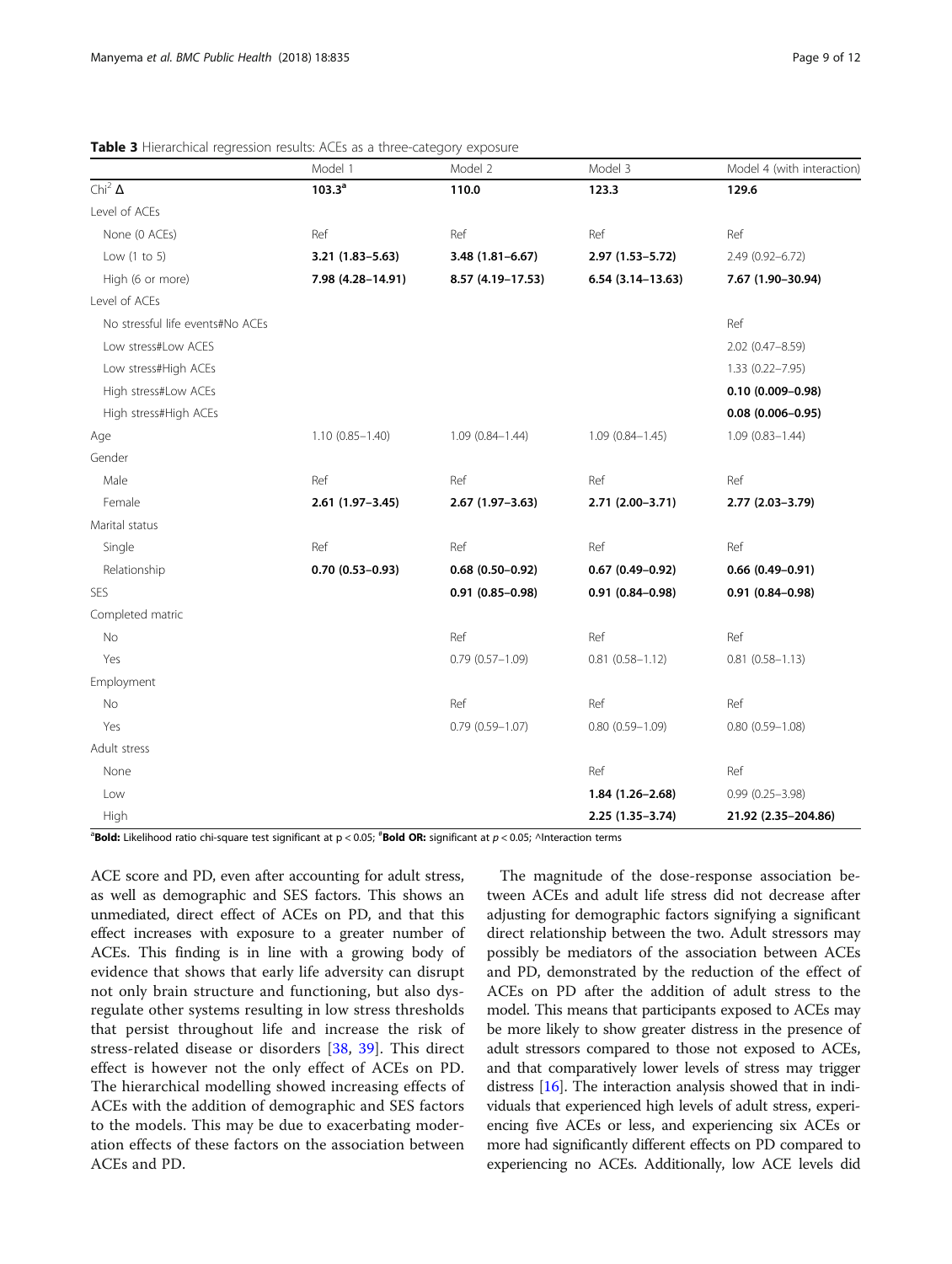not have a significant association with PD in the absence of adult stress. High levels of adult stress therefore significantly increased the likelihood of those who had a history of ACEs, especially cumulatively high levels of ACEs, also reporting PD. Although the results also suggest that adult stress on its own has a greater impact on PD than do ACEs, these two exposures possibly interact in several possible ways that have been suggested in previous research.

The interaction between ACEs and adult stressful events is admittedly complex, with ACEs possibly exacerbating the effect of subsequent stress on PD, and adult stress possibly mediating the relationship between ACEs and PD. These pathways are not fully elucidated here but our results are congruent with current knowledge. Evidence shows that exposure to ACEs can trigger neurophysiological sensitivity and erode the stress reactive and adaptive threshold thus stimulating dysfunctional coping strategies [[22,](#page-11-0) [40](#page-11-0)]. Important psychosocial resources are undermined, resulting in lower levels of perceived social support and poorer perceptions of the self [\[40\]](#page-11-0). These shortfalls have negative mediating influences on positive subsequent development and physical, psychological, and social health outcomes in adulthood [\[40\]](#page-11-0). In addition to this heightened sensitivity, those who are exposed to ACEs may be at an increased risk of experiencing adult stress. The initial exposure to childhood stressors can lead to secondary effects through the inability to form and sustain healthy relationships, poor academic achievement and making decisions that leave individuals vulnerable to subsequent stressors like those investigated in this study [\[21\]](#page-11-0). Individuals exposed to childhood stress are hypothesized to have limited buffering of these secondary stressors compared to individuals without prior significant adversity exposure [\[21\]](#page-11-0).

An important link between early life and adulthood stress, demonstrated in part through the hierarchical analysis, is through socio-economic status. Individuals exposed to ACEs are more likely to attain lower levels of education which lead to financial insecurity that can increase the risk of personal and family conflict, homelessness and unemployment [[5](#page-11-0)]. Consequent to these adult adversities is the instability of social resources and reduced economic resources available to obtain professional help and maintain healthy habits [\[5](#page-11-0), [41](#page-11-0)].

The Parental Acceptance–Rejection Theory (PARTheory) may be applied to explain the consistent link between neglect and PD in this sample. According to the theory, perceived parental acceptance or rejection affects psychological adjustment in childhood. In addition, when parental rejection that occurred in childhood is recollected later in life, it is likely to be associated with the same form of psychological maladjustment in adulthood [\[42,](#page-11-0) [43\]](#page-11-0). Parental acceptance refers to warmth, affection, love, care, comfort, support and nurturance, while parental rejection refers to the absence or withdrawal of warmth, affection, or love by parents towards their children [\[44\]](#page-11-0). An individual's emotional security is partly dependent on the amount of warmth he or she receives from parents as a child and how he or she perceives parents' warmth. Lack of experience of warmth may lead to low self-esteem, negative mental representations of self and others, anger, unresponsiveness, sadness, and emotional instability [\[45\]](#page-11-0). Those who report being neglected would be at an increased direct risk of PD in adulthood, apart from the influence of other factors. It is also possible that other forms of adversity such as physical and sexual abuse are perceived by the child as lack of love, comfort and warmth and have the same effect as neglect on the child's and subsequently the adult's psychological well-being.

The GHQ subscales are constructed to each represent common elements of symptomatology [\[46\]](#page-11-0). Our analysis therefore sought to assess the association of ACEs with each set of reported symptoms. Three subscales showed results in the expected directions but the social dysfunction subscale was not significantly associated with any of the cumulative ACE variables except high level of ACEs (unadjusted OR 1.16 (95% CI: 1.01–1.33). The items in the social dysfunction scale may not all be appropriate for our sample. However, women were more likely to report social dysfunction compared to men, those who were married and those who had jobs were less likely to report dysfunction compared to those who were single and unemployed respectively. These socio-demographic factors may have modified the association of ACEs with this subscale.

#### Strengths and limitations

Our study utilized data from a long-running cohort with well-established data collection and management methods. Although a birth cohort is not a nationally representative sample two decades later, the data enable us to assess the presence of ACEs in a middle income population and test its association with poor mental well-being in adulthood. The experience of ACEs was reported retrospectively at 22 years of age, which may be subject to recall bias. The role of social coping resources in the association between ACEs and PD has been alluded to previously but we were not able to assess this here [\[47\]](#page-11-0). The missing observations may potentially affect the estimations as well but it may either be to under or over estimate.

## Conclusion and future implications

The experience of ACEs in this population compares with that found in other populations and points to the need for a more holistic approach in dealing with childhood adversity that includes identifying other forms of maltreatment and neglect when one adversity is reported. Treatment of mental illness and promotion of mental well-being should not only focus on contemporaneous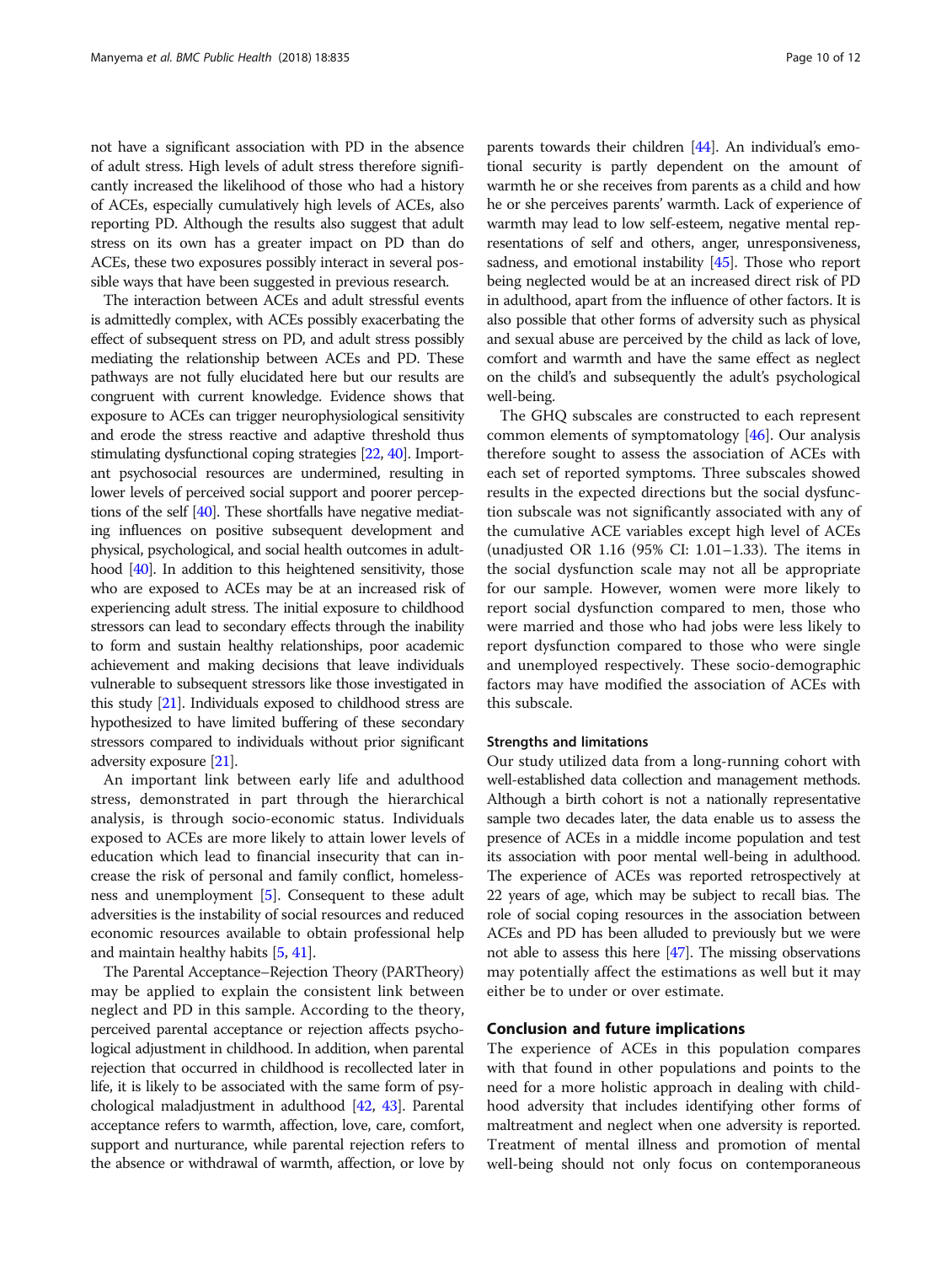<span id="page-10-0"></span>events but also on possible childhood maltreatment and adversity.

Of all animal species, human offspring are dependent on their parents for the longest time. This means that any efforts to support healthy early childhood growth should necessarily include parental support and education. Governments and communities need to work together to support healthy family relationships and support parents in their efforts to raise their children. Effective and collective interventions are necessary in cases of adversity, abuse and violence in the household. Our study shows that this will contribute to improved mental wellbeing and other evidence suggests that it may also prevent other diseases [4, [10](#page-11-0)].

Early childhood development (ECD) is the foundation for sustainable development. Building a strong beginning for healthy development in the early years of life is essential for individual well-being, economic productivity and harmonious societies around the world [[38](#page-11-0), [48](#page-11-0)]. Every child, no matter where they live needs the best start in life in order for them to reach their full developmental potential. For the first time in the history of global development, ECD is a major part of the global development goals both directly in lifelong learning and embedded in several other goals. It is therefore time for governments, civil society, businesses, communities and individuals to work together to ensure that the importance of ECD takes center stage and protecting children from adversity is one of the key action points. The current analysis is useful in showing the extent of the problem, albeit in part, and provides a more comprehensive view than studying ACEs as single exposures.

# Additional files

[Additional file 1:](https://doi.org/10.1186/s12889-018-5767-0) Questionnaire items used to assess the experience of ACEs. The table presents the questionnaire items derived from the WHO ACE-IQ used to measure the exposure to ACEs. (DOCX 15 kb)

[Additional file 2:](https://doi.org/10.1186/s12889-018-5767-0) Number of participants reporting each of the GHQ subscales stratified by their experience of at least one ACE. The graphs present in each quadrant the participants who reported each of the four GHQ subscales, those who experienced no ACEs on the left of each quadrant and those who experienced at least one ACE on the right. (PDF 177 kb)

[Additional file 3:](https://doi.org/10.1186/s12889-018-5767-0) Separate and cumulative effects of ACEs on adult life stress. The table presents the regression results of ACEs on adult life stress. (DOCX 14 kb)

[Additional file 4:](https://doi.org/10.1186/s12889-018-5767-0) Association between ACEs and the different PD subscales. This table presents the associations between ACEs and the four GHQ subscales, obtained using negative binomial regression. (DOCX 15 kb)

[Additional file 5:](https://doi.org/10.1186/s12889-018-5767-0) Hierarchical regression results: ACEs as binary exposure. Presented here are the adjusted hierarchical regression results using ACE as a binary exposure, including the interaction analysis. (DOCX 14 kb)

#### Abbreviations

ACE: adverse childhood experiences; PD: psychological distress; SES: socioeconomic status; DALY: disability-adjusted life years; SASH: South African Stress and Health Study; YLD: years lived with disability; Bt20: Birth to Twenty Plus Study; Bt10: Birth to Ten Study; GHQ-28: General Health

Questionnaire 28; DSTV: satellite television; ANOVA: analysis of variance; AOR: adjusted odds ratio; PARTheory: parental acceptance-rejection theory

#### Acknowledgements

The support of the DST-NRF Centre of Excellence in Human Development at the University of the Witwatersrand, Johannesburg in the Republic of South Africa towards this research is hereby acknowledged. Opinions expressed and conclusions arrived at, are those of the authors and are not to be attributed to the CoE in Human Development.

#### Funding

The Birth to Twenty Plus Study was funded by the SA Medical Research Council, Wellcome Trust (UK) and the University of the Witwatersrand, Johannesburg. MM, SAN and LMR are supported by the DST-NRD Centre of Excellence in Human Development at the University of the Witwatersrand, Johannesburg, South Africa. None of the funders had a role in the design of the study and collection, analysis and interpretation of data, and in writing the manuscript.

#### Availability of data and materials

The datasets generated and/or analyzed during the current study are not publicly available due to them containing information that could compromise research participant privacy, but are available from Professor Shane Norris on reasonable request.

#### Authors' contributions

All the authors were involved in the conception and design of the study. SAN and LMR were responsible for data acquisition. MM was responsible for data analysis, interpretation of results and drafting the manuscript. All authors read and critically revised the manuscript for important intellectual content and gave their final approval of the version to be published, as well as taking responsibility of all aspects of the work to ensure that all questions related to the work are appropriately resolved.

#### Ethics approval and consent to participate

Ethical clearance for this study and the Bt20+ study were obtained from the Human Research Ethics Committee of the University of the Witwatersrand, clearance numbers M160921 and M111182 respectively. All participants were provided with information on the study and its procedures and signed consent forms at enrolment.

#### Consent for publication

Not applicable.

#### Competing interests

The authors declare that they have no competing interests.

#### Publisher's Note

Springer Nature remains neutral with regard to jurisdictional claims in published maps and institutional affiliations.

#### Received: 21 February 2018 Accepted: 26 June 2018 Published online: 05 July 2018

#### References

- 1. Anda RF, Felitti VJ, Bremner JD, Walker JD, Whitfield C, Perry BD, et al. The enduring effects of abuse and related adverse experiences in childhood. Eur Arch Psychiatry Clin Neurosci. 2006;256(3):174–86.
- 2. Chapman DP, Whitfield CL, Felitti VJ, Dube SR, Edwards VJ, Anda RF. Adverse childhood experiences and the risk of depressive disorders in adulthood. J Affect Disord. 2004;82(2):217–25.
- 3. Dube SR, Anda RF, Felitti VJ, Chapman DP, Williamson DF, Giles WH. Childhood abuse, household dysfunction, and the risk of attempted suicide throughout the life span: findings from the adverse childhood experiences study. JAMA. 2001;286(24):3089–96.
- 4. Edwards VJ, Holden GW, Felitti VJ, Anda RF. Relationship between multiple forms of childhood maltreatment and adult mental health in community respondents: results from the adverse childhood experiences study. Am J Psychiatry. 2003;160(8):1453–60.